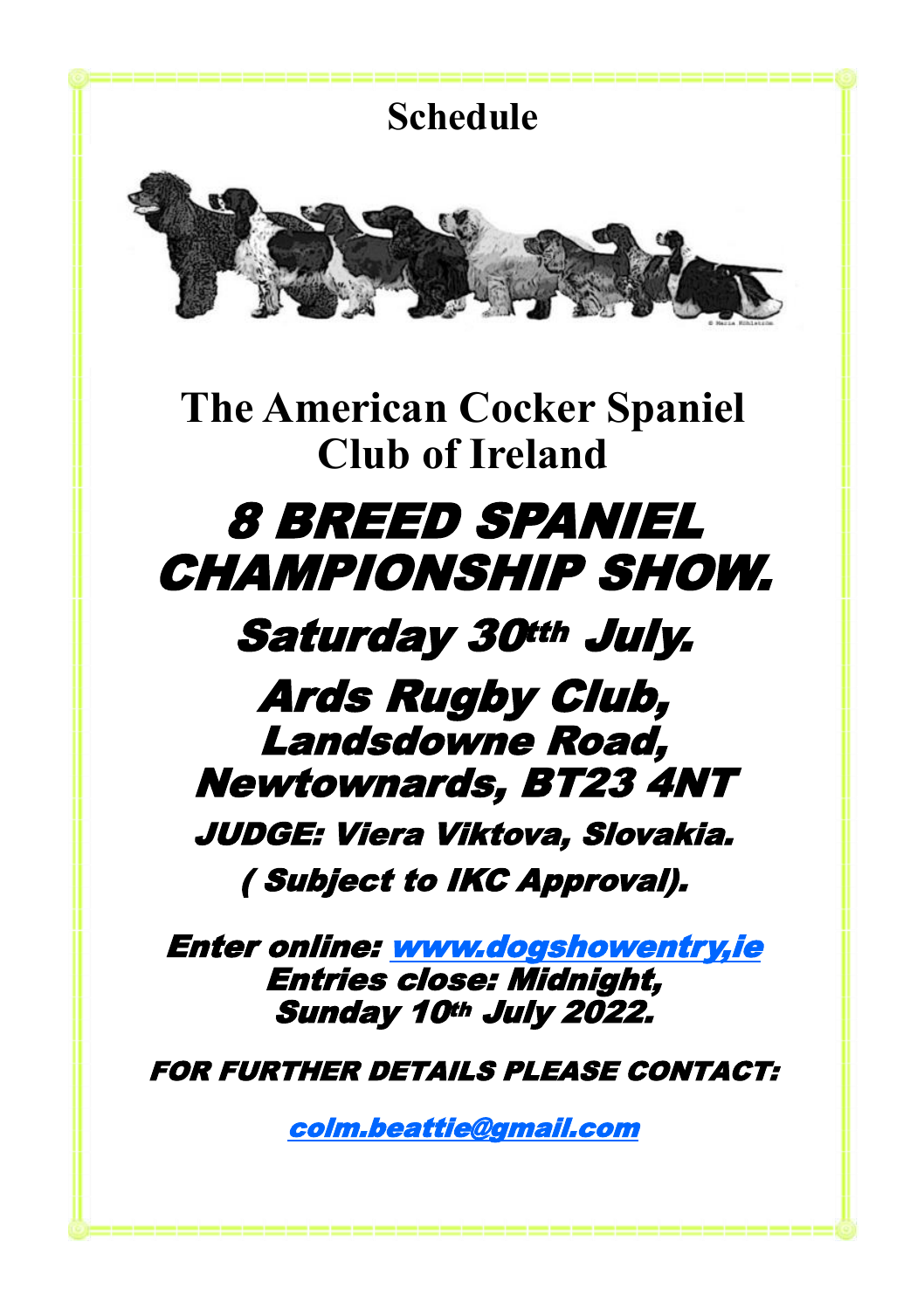# **Committee Members & Officers 2022**

**Committee Members:** *Ms L Bailie, Ms C Donaldson, Mr B Beattie, Ms C Beattie.*

*Guarantors:* 

*Mr C Beattie, Mrs R McCarry Beattie, Mr B Beattie, Ms C Beattie.*

Our thanks to June's Pet Bedding and Awardboard Rosettes for their generous sponsorship of our show. Also to the committee of Newtownards Canine society for all their support.

> Order Of Judging. Judge: V Viktova, Slovakia. Judging Not Before 2pm.

American Cocker Spaniel Club Show, Cocker Spaniel, Clumber Spaniel, English Springer Spaniel, Field Spaniel, Sussex Spaniel, Welsh Springer Spaniel, Irish Water Spaniel. Rosettes for 1-4 in all classes; GS winners; BOB; BPIB & BVIB.

> Entry Fee: First Dog; €15.00. Second & Subsequent Dogs: €8.00.

We will have a special Clipped Down Stakes Class @ €5.00 per entry. Junior Handling also which is free to enter!

Loads of gifts and awards available to our winners.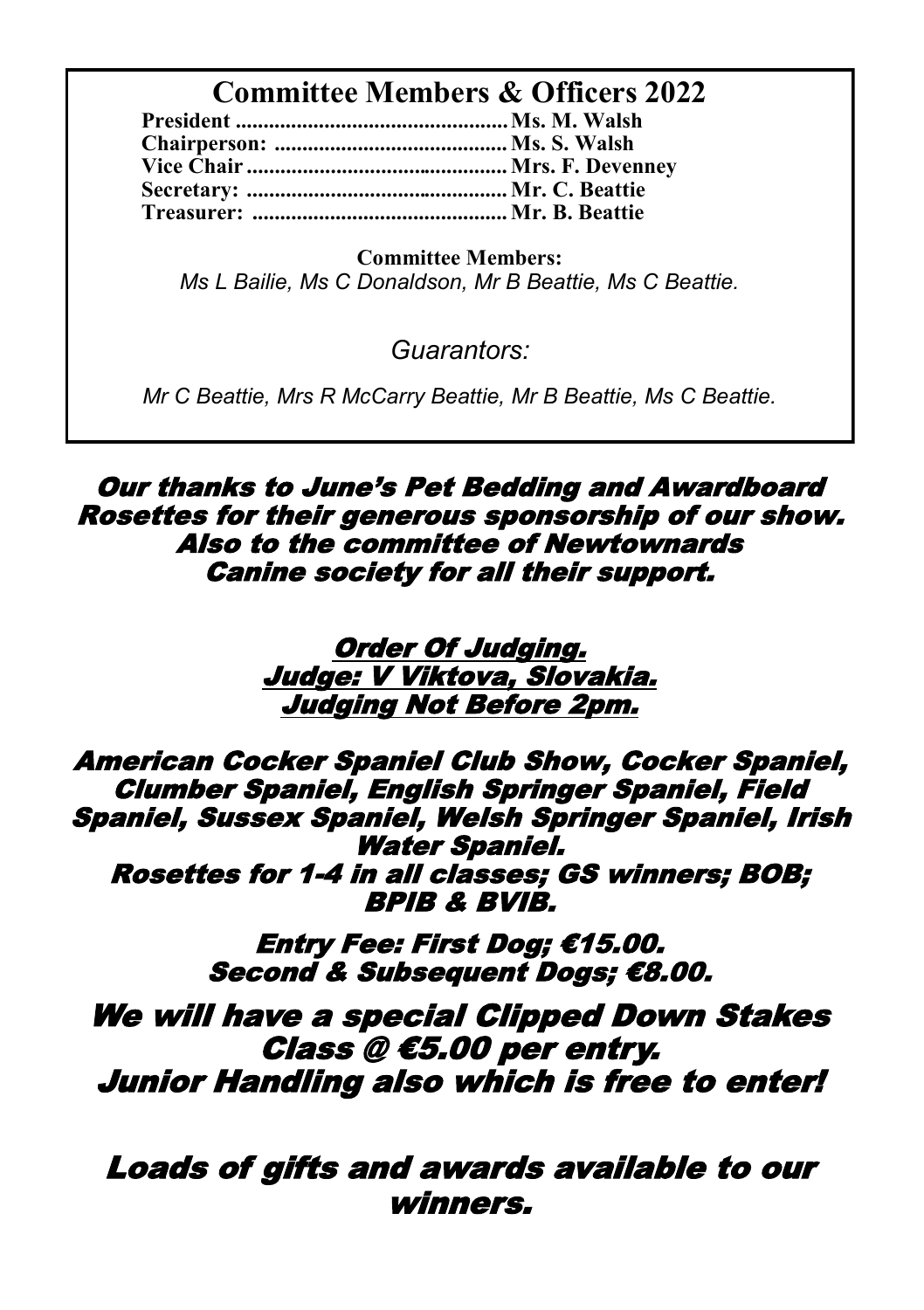# **Breed Championship Show Regulations**

- 1. **The show** will be held under the rules of the Irish Kennel Club as in force on the day of publication of the schedule and every exhibitor is deemed aware of these rules.
- 2. **Prizes:** Rosettes in all classes for 1st to 4th places in all classes. Club cups and special prizes on offer to all members of **The American Cocker Spaniel Club** of Ireland.
- 3. **Entry fee:** €15 for the first dog, €8 for subsequent dogs,
- 4. **In the event** of the appointed judge failing to keep his/her engagement, the committee shall have the right to appoint a substitute judge.
- 5. **The American Cocker Spaniel Club** of Ireland shall not be responsible for any loss or damage through accident or otherwise sustained by exhibitors or other persons attending the show, or the exhibits.
- 6. **All dogs** must be registered with the Irish Kennel Club Limited.
- 7. **The American Cocker Spaniel Club** of Ireland shall not be responsible for any mistake in the catalogue, which may bring the exhibitor within the purview of the IKC. In the event of mistakes or omissions in the catalogue the exhibitor should immediately inform the ring steward and report the inaccuracy to the secretary.
- 8. **Winners** of the variety classes can not compete for a green star.
- 9. **Please note:** In accordance with the new IKC regulations now in force a dog or bitch may be entered in one breed class only (i.e. no double entries).